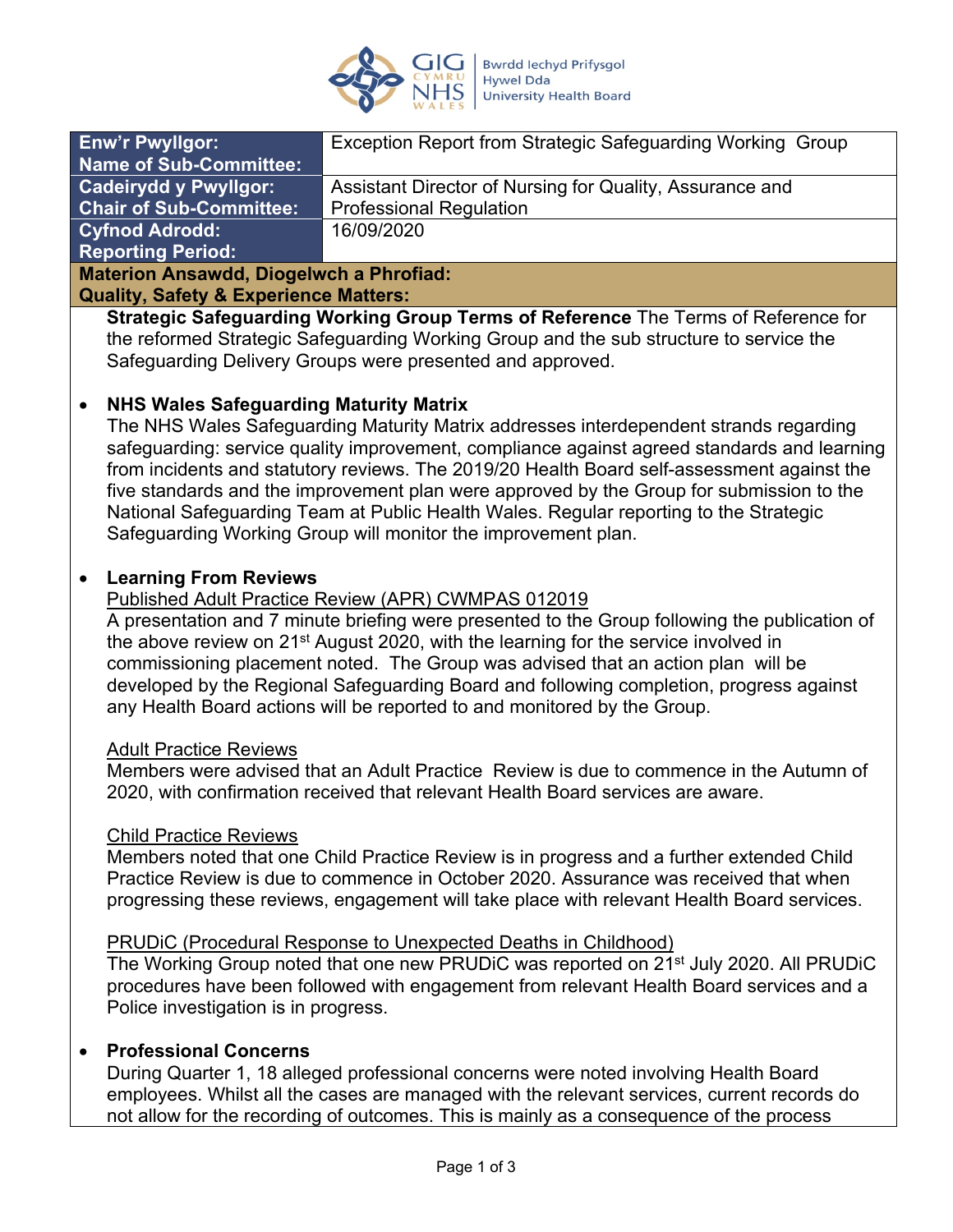currently being followed by the relevant Local Authorities. It is anticipated that this will change once there is regional agreement of a professional concerns process and agreeing outcomes becomes embedded in practice. The Health Board database has been modified to improve data capture, including outcomes.

# **Training Compliance**

Overall compliance for level 2 e-learning for children for Quarter 1 was noted at 85.58%, with safeguarding adult level 2 core e-learning recorded as 82.38%. Improvement and gaps in safeguarding training compliance were noted and the associated risks were reviewed.

# **Assurance**

The Group received exception reports from the four service Safeguarding Delivery Groups. Key areas to note are as follows:

- Training compliance During COVID-19, gaps in training were further evidenced. Agreed actions included all areas to review their compliance with safeguarding training and identify any risks to their current improvement plans, with entry onto service level risk registers required where risks cannot be mitigated. The improvement plans are to be monitored through the delivery groups and exceptions reported to the Strategic Safeguarding Working Group.
- Long Term Care Due to the COVID-19 pandemic and subsequent lockdown, there has been no visiting by relatives and limited entry into care homes for health care professionals to undertake routine assurance visits. As a result the bi-monthly focussed assurance checks previously undertaken by the long term care team have been suspended. The Strategic Safeguarding Working Group was advised that this is also the case for Local Authority monitoring and Care Inspectorate Wales (CIW) monitoring. In order to mitigate risks, some monitoring has taken place virtually via Teams and Skype, and access was achieved by the team when they undertook COVID-19 testing, although it was recognised that the purpose of these visits was different. Recently, further access has been permitted, although in Ceredigion this is no longer the case, and this may be repeated across the two other Local Authority areas. This positon will be kept under review by commissioning colleagues working collaboratively across Health and Social Care.

# **Risgiau:**

# **Risks (include Reference to Risk Register reference):**

The two risks on the register were reviewed as follows.

- Risk reference 703 service / departmental level risk related to Group 1 Violence against Women, Domestic Abuse and Sexual Violence (VAWDASV) training compliance. This risk will remain on the risk register as compliance fell in Quarter 1 and has not achieved the required 85% compliance. Operational services are to ensure improvement plans are in place.
- Risk reference 167 -Directorate level risk related to capacity of operational teams to release staff to attend training. Operational services are to ensure improvement plans are in place. This risk was reviewed and agreed that it will be removed; where individual services have significant gaps in compliance with core safeguarding training, they will record this on the Directorate risk register, and will liaise with the corporate safeguarding team, where be-spoke training may be considered to support increase in compliance.